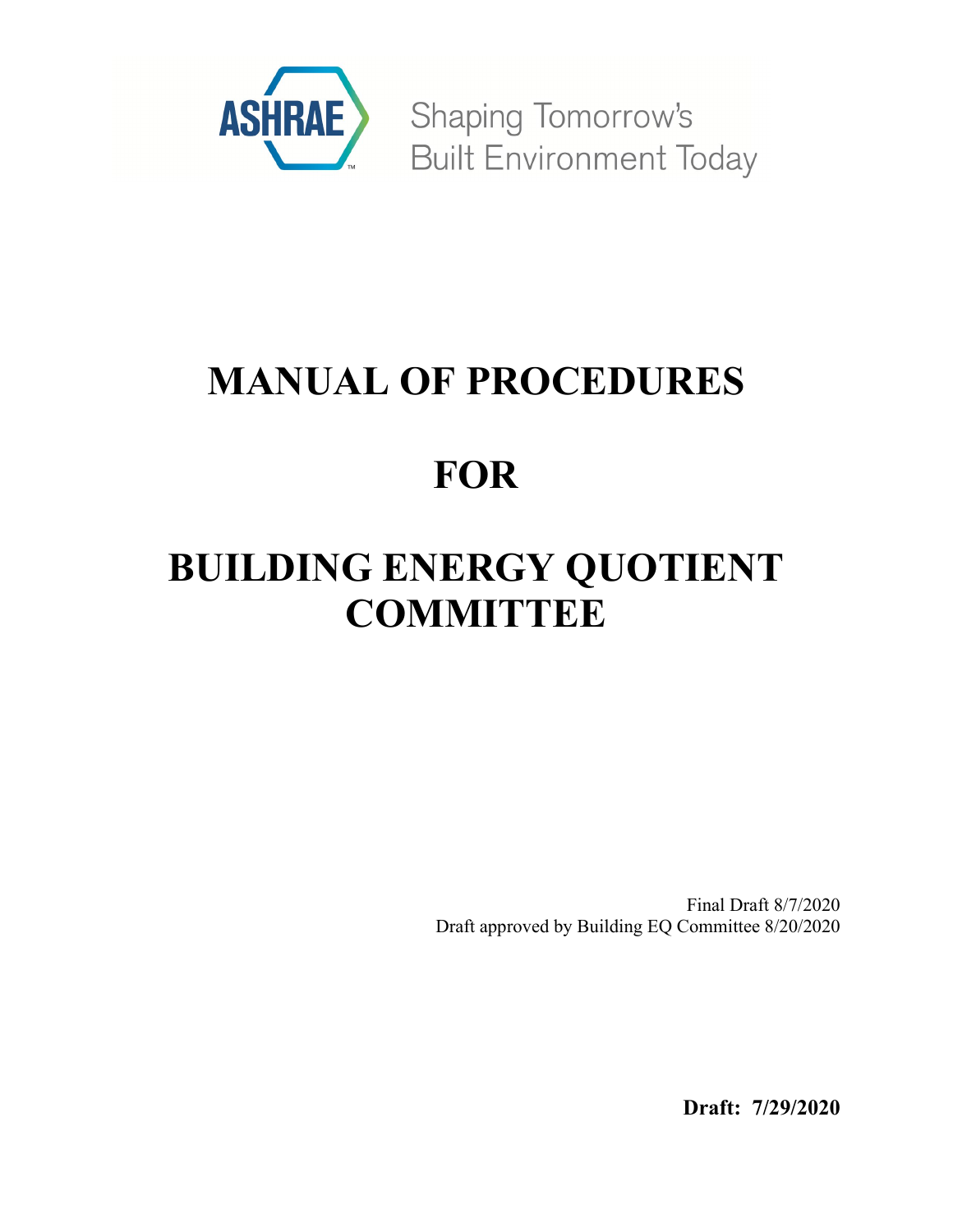# **FOREWORD**

The Building Energy Quotient Committee shall provide business planning, training and marketing of the programs of the Building EQ enterprise in accordance with the Society Bylaws (SBL) and the policies set forth by the Board of Directors (ROB 2.432.001)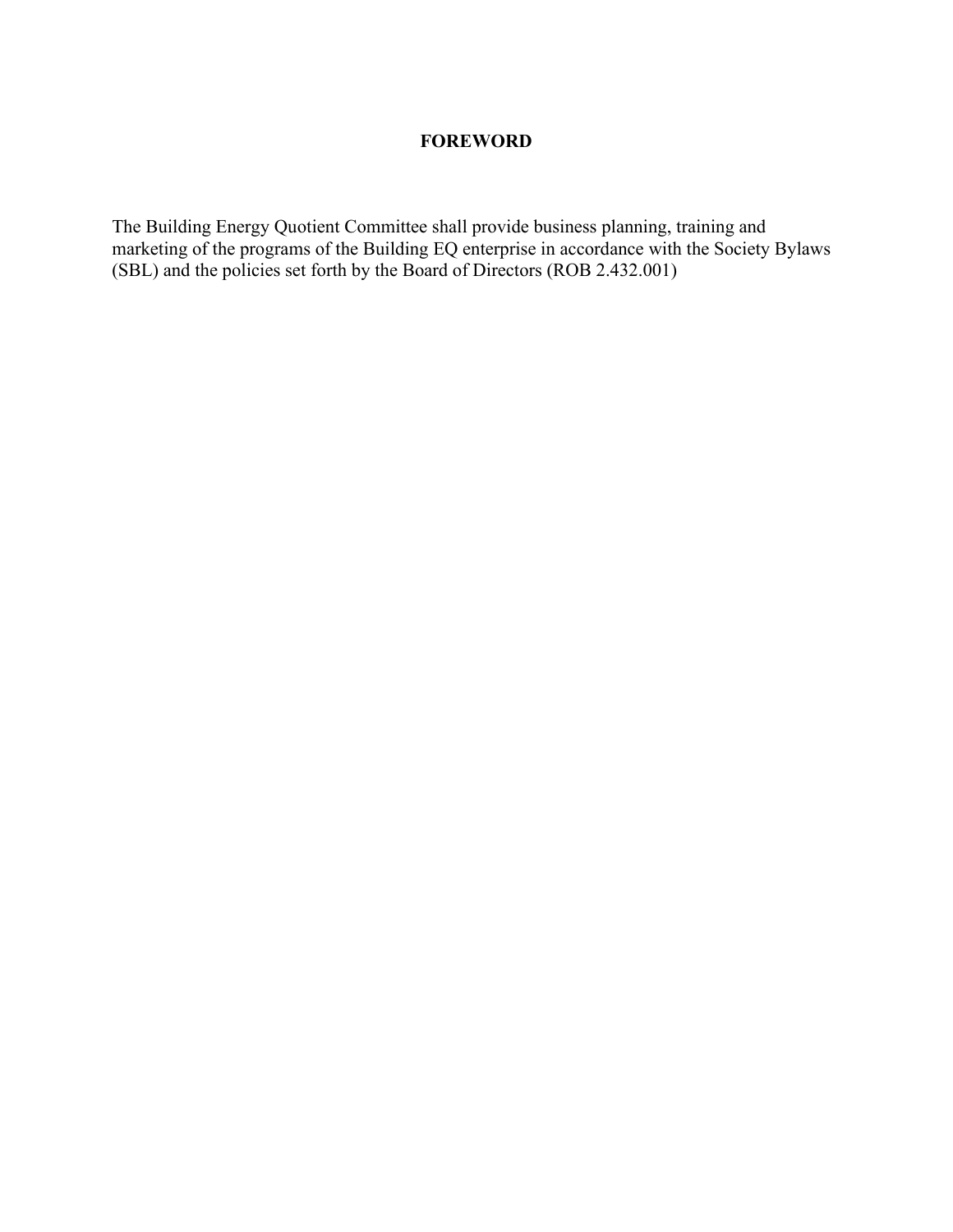#### INTRODUCITON

#### SECTION A BUILDING ENERGY QUOTIENT COMMITTEE - GENERAL

- Part 1 Responsibilities
- Part 2 Membership
- Part 3 Meetings
- Part 4 Reporting

#### SECTION B CHAIR AND VICE CHAIR

- Part 1 Selection
- Part 2 Responsibilities/Duties of the Chair
- Part 2 Responsibilities/Duties of the Vice-Chair

## SECTION C COMMITTEE MEMBERS AND STAFF LIAISON

- Part 1 Responsibilities/Duties of Committee Members
- Part 2 Responsibilities/Duties of Staff Liaison

# SECTION D EXECUTIVE COMMITTEE

- Part 1 Responsibilities
- Part 2 Membership
- Part 3 Meetings

#### SECTION E SUBCOMMITTEES

Part 1 Organization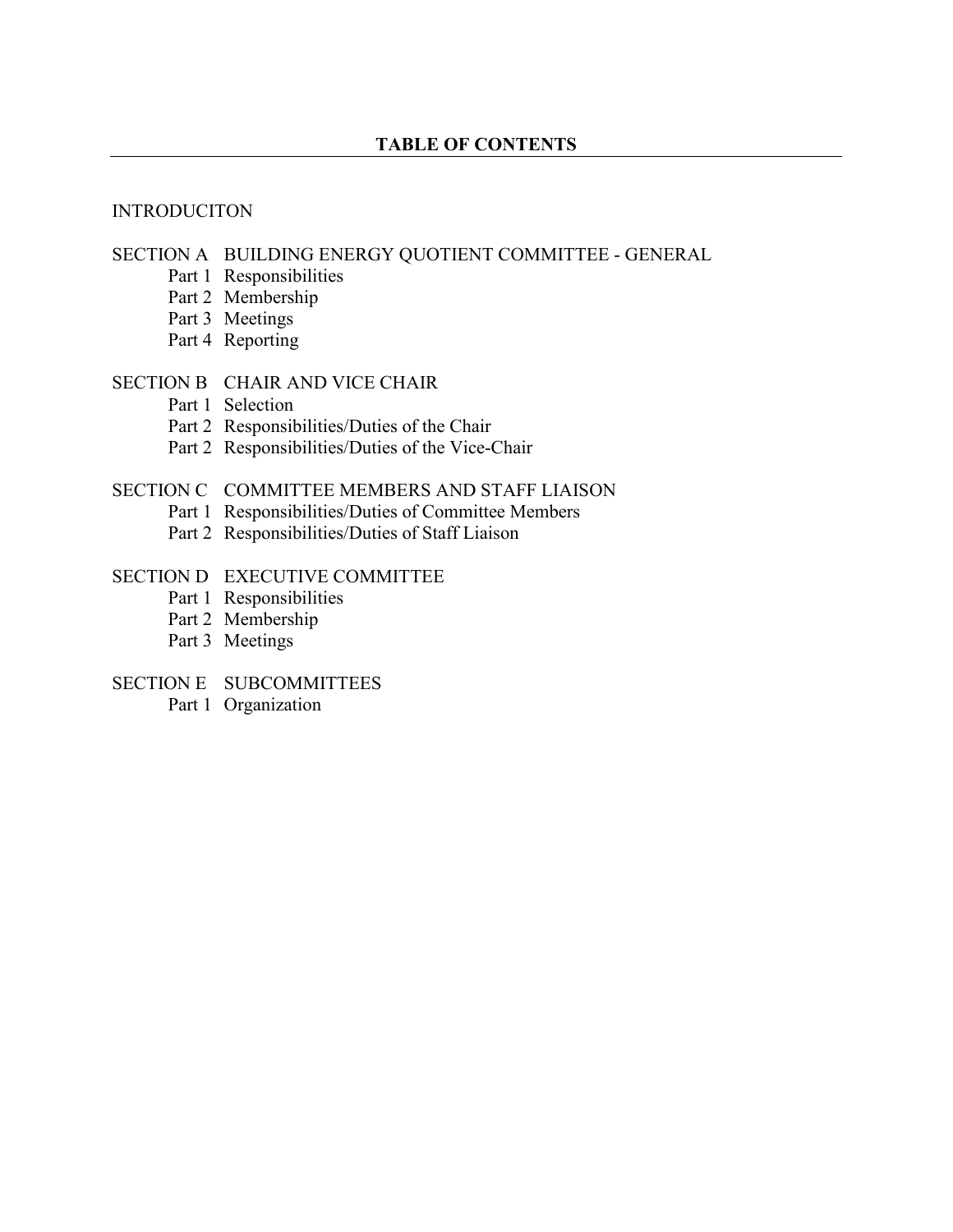# **INTRODUCTION**

The Rules of the Board (ROB) for the Building Energy Quotient Committee define its authority, organization, and general responsibilities. The Manual of Procedures (MOP) details the operating procedures followed in carrying out the general responsibilities of the committee as prescribed in its ROB.

The Building Energy Quotient Committee consists of eight (8) voting members including the Chair and Vice-chair. Consultants are named as needed to provide specific technical expertise or stakeholder representation.

This MOP provides a description of some, but not all, of the duties and responsibilities of the Chair, Vice-chair, members, and staff liaison.

# **SECTION A –BUILDING ENERGY QUOTIENT COMMITTEE - GENERAL**

### **Part 1 Responsibilities**

- A1.1 The Building Energy Quotient Committee shall have overall responsibility for identifying, initiating, and directing technical developments required to support the program and Portal as well as overall responsibility for directing the development of business development and marketing programs to determined target audiences. (ROB 2.432.001)
- A1.2 The Building Energy Quotient Committee is expected to interact with ASHRAE committees and organizations outside of the Society whose scopes include measuring, assessing, and improving building energy performance.
- A1.3 The Building Energy Quotient Committee shall review, coordinate, and if necessary, initiate, ASHRAE research in areas relating to measuring, assessing, and improving building energy performance. The Committee's role in ASHRAE research is not intended to overshadow or supplant the role of other ASHRAE committees with these building concerns -- but is intended to support and assist other committees as appropriate.
- A1.4 The Building Energy Quotient Committee shall regularly review its Rules of the Board and Manual of Procedures and, when necessary, recommend changes.

# **Part 2 Membership**

- A2.1 Members of the Building Energy Quotient Committee include voting members and may include non-voting consultants to provide specific technical expertise or stakeholder representation. (ROB 2.421.002)
- A2.2 Service on this committee is intended to be for a 3-year period with one third of the committee expected to roll off each year.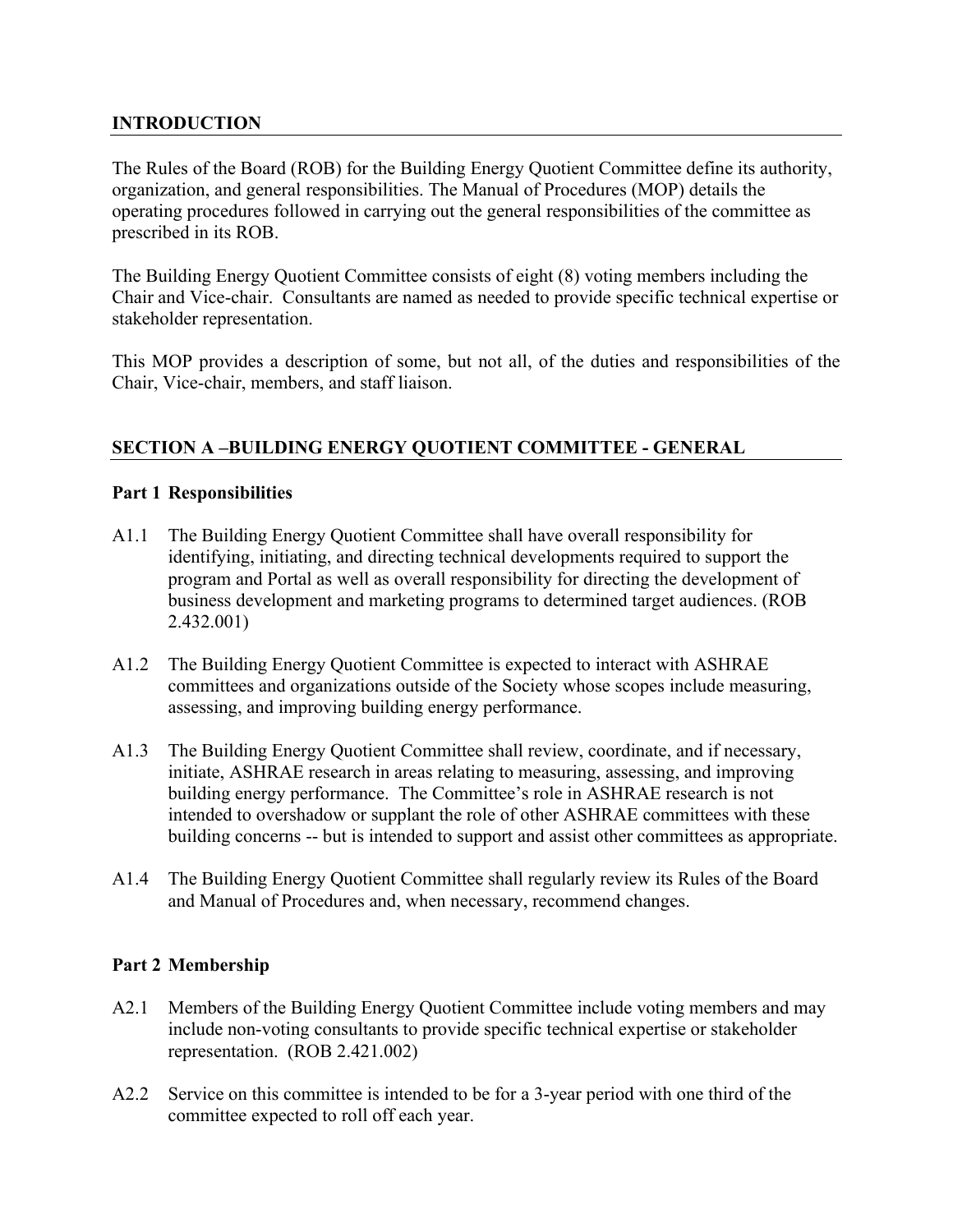### **Part 3 Meetings**

A3.1 The committee shall meet at least two times per year either electronically or face-to-face at the Winter and Annual Meetings of the Society. Additional conference calls between the Winter and Annual Meetings will be scheduled on an as needed basis.

## **Part 4 Reporting**

A4.1 The Building Energy Quotient Committee will provide information to the BOD on the usage and operation of the Building EQ program and Portal at the Winter and Annual Meetings of the Society as well as upon request by the Board of Directors.

# **SECTION B – CHAIR AND VICE CHAIR**

#### **Part 1 Selection**

B1.1 The Chair and Vice Chair of the Building Energy Quotient Committee are to serve one-year terms. Either the Chair or Vice Chair shall be a current or past member of the Board of Directors.

#### **Part 2 Responsibilities/Duties of the Chair**

- B2.1 The Chair is responsible for the organization and functioning of the committee.
- B2.2 The Chair shall preside over all meetings of the Building Energy Quotient Committee and the Executive Committee (ExCom) unless otherwise not able to attend the meeting in which case the Vice Chair shall chair the meeting.
	- B2.2.1 With the assistance of the Vice-Chair, Subcommittee Chairs, and staff liaison, the Chair shall prepare the agenda for all meetings.
	- B2.2.2 The Chair shall ensure the minutes are recorded and distributed following each committee meeting.
- B2.3 The Chair is responsible for developing committee objectives for each Society year.
- B2.4 The Chair shall organize subcommittees as necessary to satisfy the needs of the committee.
	- B2.4.1 The Chair shall annually appoint members of the committee to the subcommittees and shall designate each subcommittee's Chair.
- B2.5 The Chair may appoint, ad hoc committees or working groups from the membership of the committee, from other committees in the Society, or from experts outside the Society,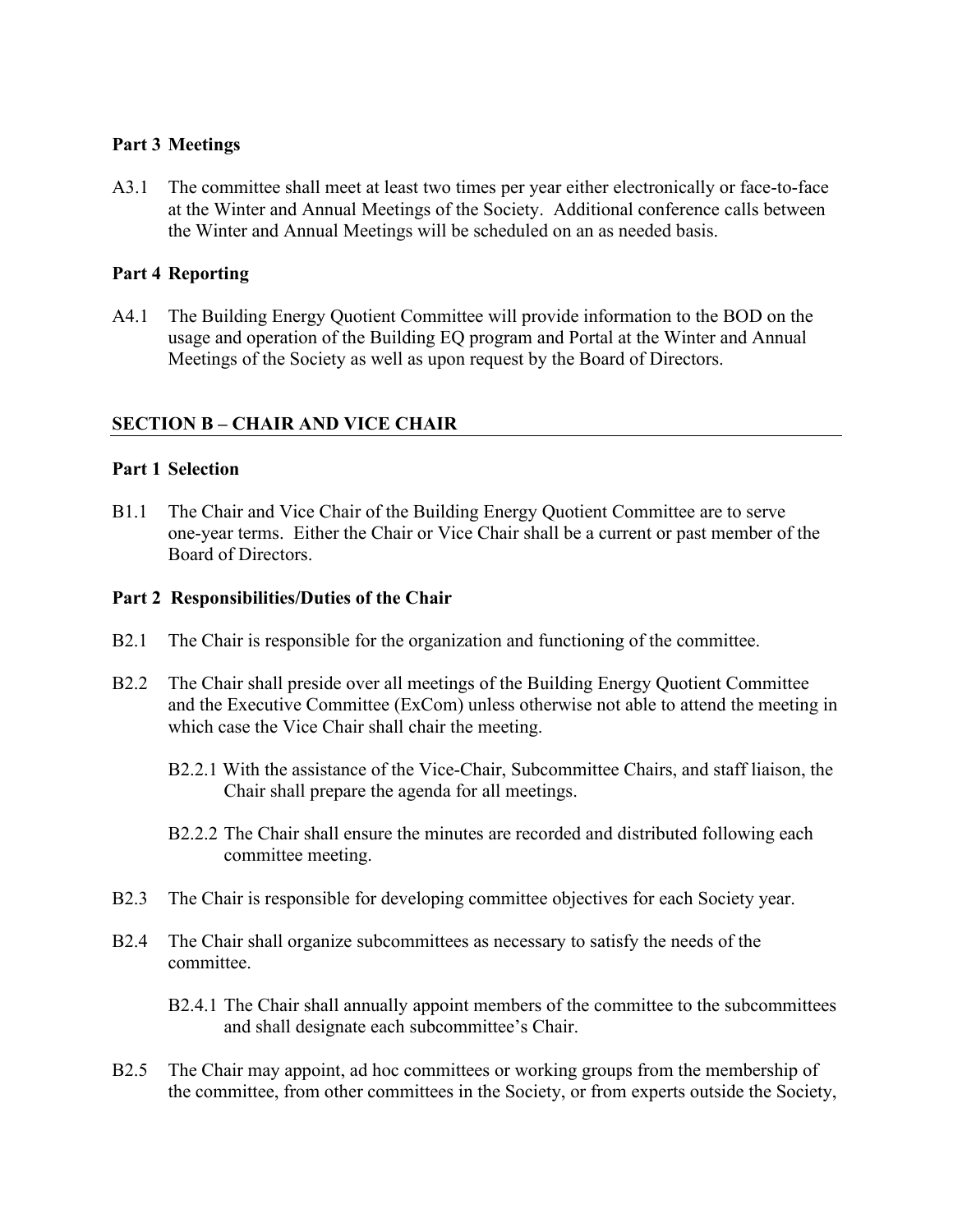whenever necessary in order to assist in fulfilling the responsibilities of the Building Energy Quotient Committee.

B2.6 The Chair shall prepare reports to be submitted to the Board of Directors at the Winter and Annual meetings of the Society.

### **Part 3 Responsibilities/Duties of the Vice Chair**

- B3.1 In the absence of the Chair, the Vice Chair shall assume all duties of the Chair at all scheduled or called meetings of the Committee.
- B3.6 In the event the Chair is unable to perform their duties, the Vice Chair shall assume all duties of the Chair until a successor is appointed.
- B3.2 The Vice Chair is responsible for keeping the committee Manual of Procedures (MOP) up to date.
- B3.3 The Vice Chair shall submit annually to the President-Elect of ASHRAE recommendations for membership of the Committee for the following year.
- B3.4 The Vice Chair shall prepare recommended budgets for the operation of the committee for the coming fiscal year. Periodically, the Vice Chair shall review expenditures and budget allocations and shall recommend actions necessary to stay within the established budget.

# **SECTION C – COMMITTEE MEMBERS AND STAFF LIAISON**

#### **Part 1 Responsibilities/Duties of Committee Members**

C1.1 Committee members shall participate fully in all called meetings and deliberations of the committee.

C1.1.1 Committee members shall be assigned to a subcommittee for each Society Year.

#### **Part 2 Responsibilities/Duties of Staff Liaison**

- C2.1 A member of the Technology staff as assigned by the Director of Technology and Executive Vice President shall serve as staff liaison to the Building Energy Quotient Committee.
- C2.2 The staff liaison shall assist the Committee chair in the preparation and distribution of agendas and minutes for meetings of the Building Energy Quotient Committee.
- C2.4 The staff liaison shall work with ASHRAE meetings staff to arrange facilities for interim meetings of the Committee.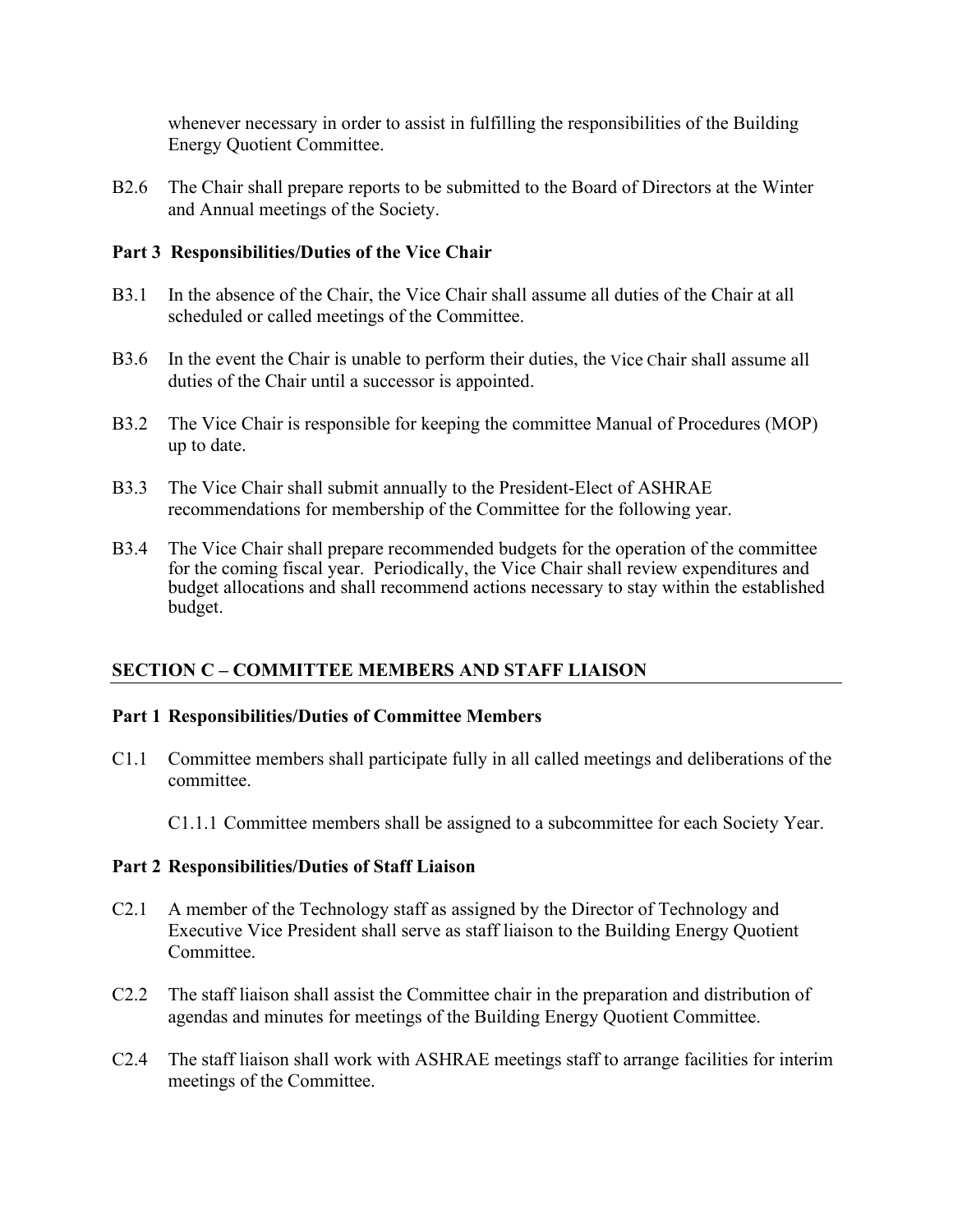- C2.5 The staff liaison shall distribute information or materials to members of the Committee as requested by the Chair including rosters, MBO's, budgets, and reports.
- C2.6 The staff liaison shall assist with budget preparation.
- C2.7 The staff liaison shall provide day to day support of the Building EQ Portal including but not limited to:
	- C2.7.1 Respond to routine inquiries on the Portal include requests for help, questions on operation, and reports of errors or bugs.
	- C2.7.2 Reviewing and approving project submissions to the Portal.
	- C2.7.3 Coordinating with vendor(s) on development, maintenance support and upgrades.

# **SECTION D – EXECUTIVE COMMITTEE**

#### **Part 1 Responsibilities**

D1.1 The Executive Committee (BEQ ExCom) shall be responsible for recommending changes in policy, assisting in the preparation of budgets and agendas, revising/updating the committee objectives, and carrying out the purposes of the Committee and Building EQ program during intervals between meetings.

#### **Part 2 Membership**

D2.1 The members of the BEQ ExCom include the BEQ Chair and Vice Chair, the chairs of the standing subcommittees, and the staff liaison to the committee.

# **Part 3 Meetings**

D3.1 The BEQ ExCom shall meet by conference call as needed.

# **SECTION E – SUBCOMMITTEES**

#### **Part 1 Organization**

- E1.1 Standing subcommittees of Building Energy Quotient may be created as needed. The standing subcommittees, their responsibilities and duties are to be contained in the Building Energy Quotient Committee Reference Manual.
- E1.2 Subcommittee members are appointed by the Chair for the Society year.
	- E1.2.1 The Chair of each subcommittee must be a member of the Building Energy Quotient Committee.